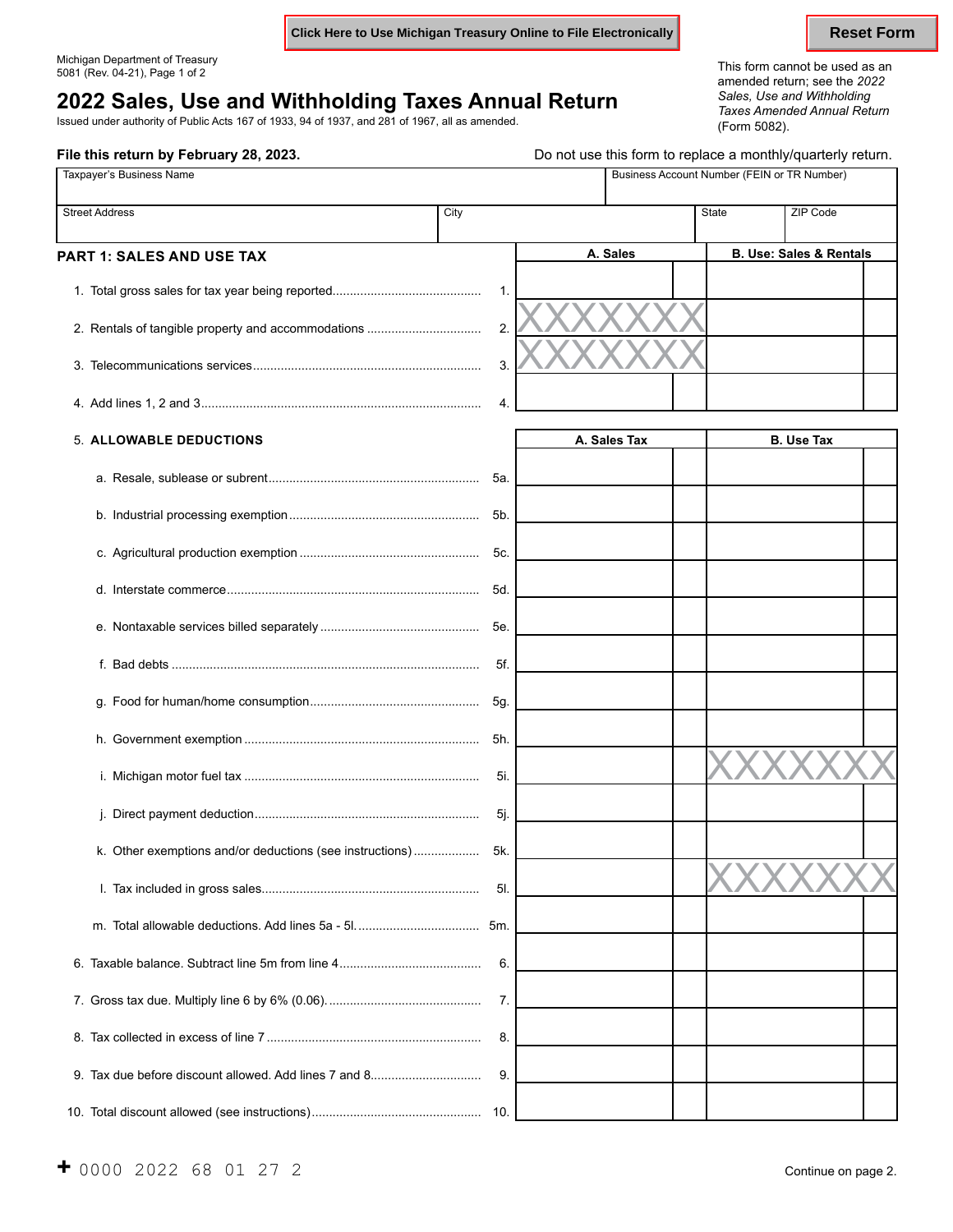| 2022 Form 5081, Page 2 of 2                                                                                                                                                     | Taxpayer's Business Name |              | <b>Business Account Number</b> |
|---------------------------------------------------------------------------------------------------------------------------------------------------------------------------------|--------------------------|--------------|--------------------------------|
|                                                                                                                                                                                 |                          | A. Sales Tax | <b>B.</b> Use Tax              |
|                                                                                                                                                                                 |                          |              |                                |
|                                                                                                                                                                                 |                          |              |                                |
|                                                                                                                                                                                 |                          |              |                                |
| PART 2: USE TAX ON ITEMS PURCHASED FOR BUSINESS OR PERSONAL USE<br>13. Purchases for which no tax was paid or inventory purchased or withdrawn for business or personal use 13. |                          |              |                                |
|                                                                                                                                                                                 |                          |              |                                |
|                                                                                                                                                                                 |                          |              |                                |
| PART 3: WITHHOLDING TAX                                                                                                                                                         |                          |              |                                |
|                                                                                                                                                                                 |                          | 16.          |                                |
|                                                                                                                                                                                 |                          |              |                                |
|                                                                                                                                                                                 |                          |              |                                |
|                                                                                                                                                                                 |                          |              |                                |
| PART 4: SUMMARY                                                                                                                                                                 |                          |              |                                |
|                                                                                                                                                                                 |                          |              |                                |
|                                                                                                                                                                                 |                          |              |                                |
|                                                                                                                                                                                 |                          |              |                                |
|                                                                                                                                                                                 |                          |              |                                |
|                                                                                                                                                                                 |                          |              |                                |
|                                                                                                                                                                                 |                          |              |                                |
|                                                                                                                                                                                 |                          |              |                                |
|                                                                                                                                                                                 |                          |              |                                |
|                                                                                                                                                                                 |                          |              |                                |

#### **PART 5: SIGNATURE (All information below is required.)**

| <b>Taxpayer Certification.</b> I declare under penalty of perjury that the information in this<br>return and attachments is true and complete to the best of my knowledge. |                         | <b>Preparer Certification.</b> I declare under penalty of perjury that this<br>return is based on all information of which I have any knowledge. |                             |  |
|----------------------------------------------------------------------------------------------------------------------------------------------------------------------------|-------------------------|--------------------------------------------------------------------------------------------------------------------------------------------------|-----------------------------|--|
| By checking this box, I authorize Treasury to discuss my return with my preparer.                                                                                          |                         | Preparer's Signature                                                                                                                             |                             |  |
| Signature of Taxpayer or Official Representative (must be Owner, Officer, Member,<br>Manager, or Partner)                                                                  |                         | Preparer's Business Address                                                                                                                      |                             |  |
| Print Taxpayer or Official Representative's Name                                                                                                                           | Date                    |                                                                                                                                                  |                             |  |
| Title                                                                                                                                                                      | <b>Telephone Number</b> | Preparer's Identification Number                                                                                                                 | Preparer's Telephone Number |  |

File and pay this return for free on Michigan Treasury Online at **[mto.treasury.michigan.gov](https://mto.treasury.michigan.gov)**.

Alternatively, make check payable to **"State of Michigan."** Write the **account number, "SUW Annual"** and **tax year** on the check.

**Send the return and payment due to:** Michigan Department of Treasury, P.O. Box 30401, Lansing, MI 48909-7901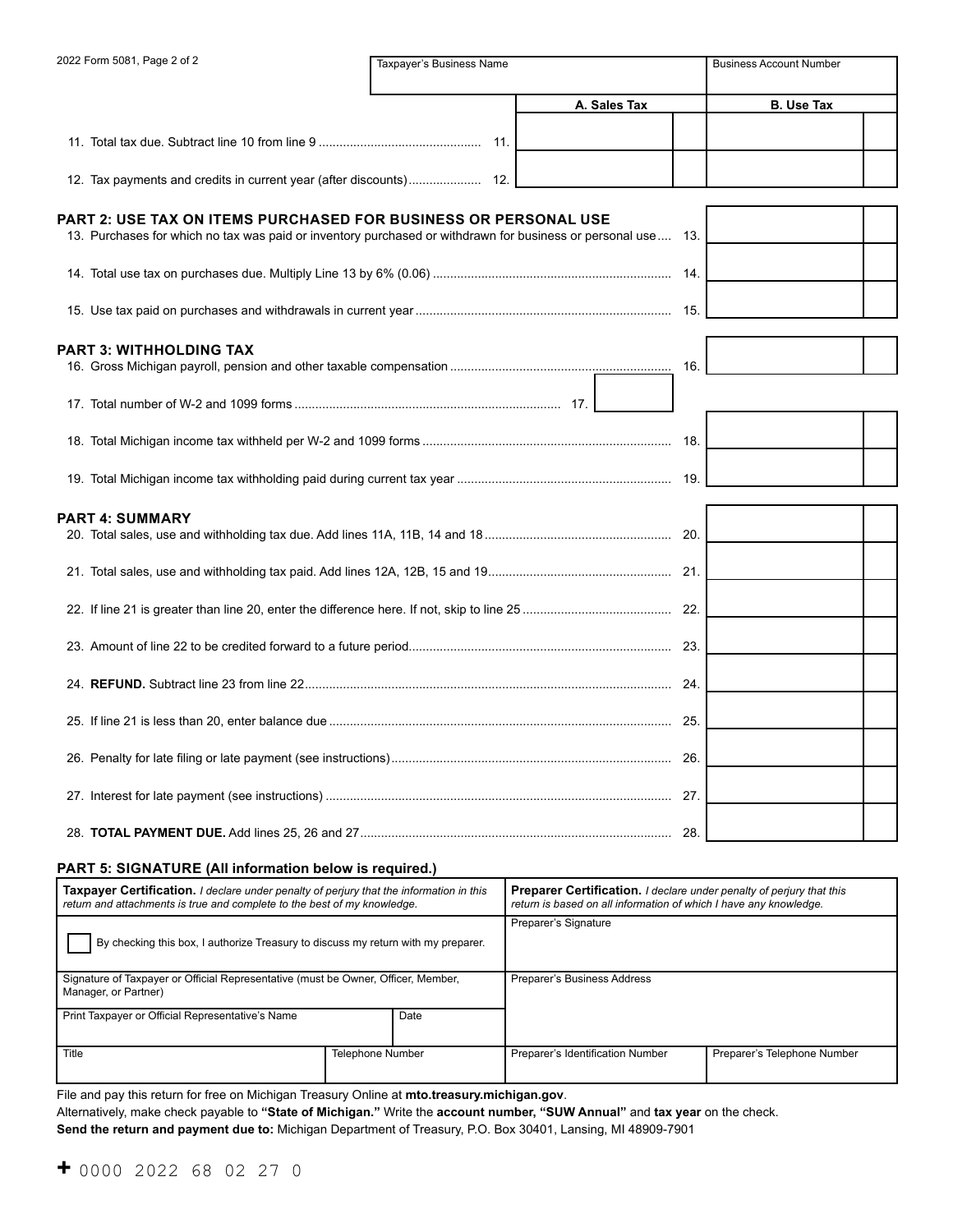## **Instructions for** *2022 Sales, Use and Withholding Taxes Annual Return* **(Form 5081)**

Form 5081 is available for submission electronically using Michigan Treasury Online (MTO) at **[mto.treasury.michigan.gov](https://mto.treasury.michigan.gov)** or by using approved tax preparation software. Most taxpayers will have the option to file the Annual EZ form, reducing the amount of fields needed to complete. Go to MTO to see if you qualify.

**NOTE: The address field on this form is required to be completed** but will not be used to replace an existing valid address for the purpose of correspondence or refunds. [Update addre](https://michigan.gov)ss and other registration information using MTO at **[mto.treasury.michigan.gov](https://mto.treasury.michigan.gov)** or mail a *Notice of Change or Discontinuance* (Form 163).

**IMPORTANT:** This is a return for sales tax, use tax and/ or withholding tax. If the taxpayer inserts a zero on or leaves blank any line reporting sales tax, use tax or withholding tax, the taxpayer is certifying that no tax is owed for that tax type. **Only enter figures for taxes the business is registered and/or liable for.** If it is determined that tax is owed the taxpayer will be liable for the deficiency as well as penalty and interest.

## **PART 1: SALES AND USE TAX**

Lines 1 through 4: Nexus and Reporting Requirements: For information about determining whether a person has nexus with Mic[higan, see Revenue Administra](www.michigan.gov/remotesellers)tive Bulletins (RABs) 19[99-1, 2015-22, and 2018-16. Also v](www.michigan.gov/remotesellers)isit **<www.michigan.gov/remotesellers>** for guidance for remote sellers and marketplace sellers, including FAQs.

Tax Included in Gross Sales Method ("TIGS method"): Michigan sales tax (and use tax reported in this section, if applicable) is imposed on the seller. However, a seller is authorized to collect the tax at the point of sale from the customers. Sellers that separately state the tax (for example, on a receipt) and track their sales and tax separately in their books and records should report sales in this section *without*  tax included and should leave line 5l blank. Other taxpayers prefer to charge their customers one amount that includes tax (they do not separately state the tax) yet still account for the tax in their books and records. These taxpayers are allowed, but are not required, to use the TIGS method. The TIGS method means that the taxpayer reports its gross sales on lines 1 through 4 *with* the tax included and uses line 5l to calculate and deduct the tax that was included. See line 5l for further instruction. A seller that did not collect the tax at the point of sale from its customers is not permitted to use the TIGS method.

**Line 1A: SALES TAX - Total Gross Sales for the Tax Year:** *This line should be used by sellers with nexus to report sales of tangible personal property where ownership transfers in Michigan. This includes sellers with nexus through physical presence or economic presence (remote sales).* 

Enter total sales, including cash and installment transactions, of tangible personal property.

### **Include:**

- Any costs incurred before ownership of the property is transferred to the buyer, including installation, shipping, handling, and delivery charges.
- Trade-in allowances if you are a vehicle dealer.

#### **Do not report:**

- Nontaxable services that do not involve the sale or lease of tangible personal property.
- Sales made through a marketplace facilitator, if you are a marketplace seller.

#### **Line 1B: USE TAX - Total Sales for the Tax Year:** *This line should be used by:*

- *Sellers with nexus to report sales of tangible personal property sourced to Michigan, for which ownership transfers outside Michigan, or*
- *Remote sellers without nexus who voluntarily collect Michigan tax.*

Enter total sales, including cash, credit, and installment transactions, of tangible personal property. However, marketplace sellers should not report sales made through a marketplace facilitator.

#### **Line 2B: USE TAX - Rentals of Tangible Personal Property and Accommodations.**

- **• Marketplace sellers:** Do not report sales made through a marketplace facilitator.
- **Lessors of tangible personal property:** Lessors that have made a valid election under MCL 205.95(4) and MAC R 205.132(1) should report receipts from rentals of that tangible personal property under the election.
- **Persons providing accommodations:** This includes but is not limited to total hotel, motel, and vacation home rentals, and assessments imposed under the Convention and Tourism Act, the Convention Facility Development Act, the Regional Tourism Marketing Act, and the Community Convention or Tourism Marketing Act.

**Line 3B: USE TAX - Telecommunications Services.** Enter gross income from telecommunications services.

**Line 5a-5l: Allowable Exemptions and/or Deductions.** Use lines 5a - 5l to deduct from gross sales the nontaxable sales included in line 4. Deductions taken for tax exempt sales must be substantiated in business records. A completed copy of *Michigan Sales and Use Tax Certificate of Exemption*  (Form 3372) or the same information in another format must be obtained from the purchaser. For more information on exemption documentation, see Revenue Administrative Bulletin (RAB) 2016-14.

Line 5a: Resale, Sublease or Subrent. Enter resale, sublease or subrent exemption claims.

**Line 5b: Industrial Processing Exemption.** The sale or lease of tangible personal property ultimately used in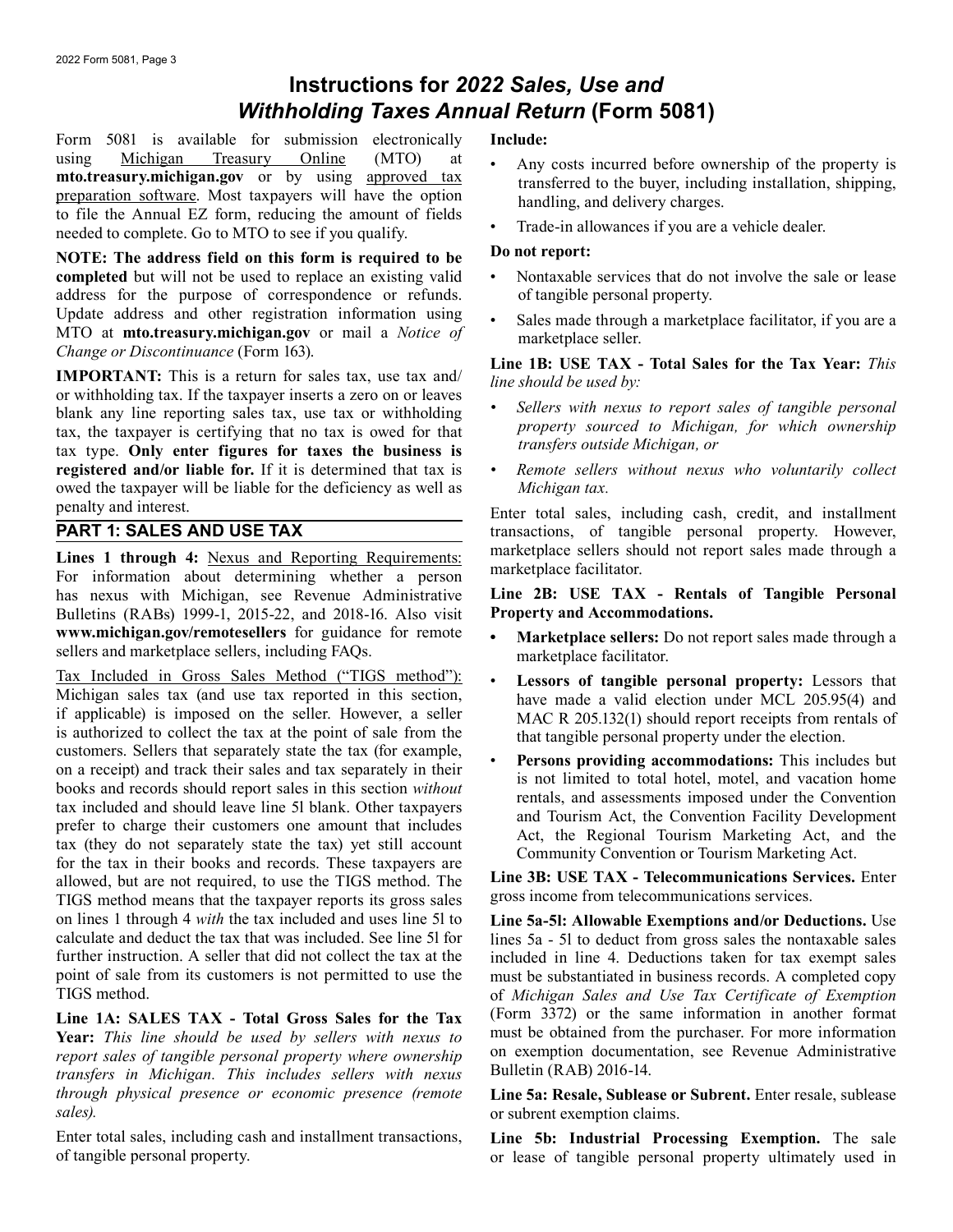#### 2022 Form 5081, Page 4

industrial processing by an industrial processor is exempt. Industrial processing is the activity of converting or conditioning tangible personal property by changing its form, composition, quality, combination, or character. In general, all of the following must be met:

- Property must be used in producing a product for ultimate sale at retail,
- Property must be sold or leased to an industrial processor, including a person that performs industrial processing on behalf of another industrial processor or performs industrial processing on property that will be incorporated into a product for ultimate sale at retail, and
- Activity starts when property begins moving from raw materials storage to begin industrial processing and ends when finished goods first come to rest in finished goods inventory.

If property is used for both an exempt and a taxable purpose, the property is only exempt to the extent that it is used for an exempt purpose. In such cases, the exemption is limited to the percentage of exempt use to total use determined by a reasonable formula or method approved (but not required to be pre-approved) by Treasury. For exceptions and exclusions, see MCL 205.54t and 205.94o.

**Line 5c: Agricultural Production Exemption.** Property must be directly or indirectly used in agricultural production. Generally, the following non-exhaustive list *may be* **exempt:** 

(i) Tangible personal property sold or leased to a person engaged in a business enterprise that uses or consumes the property for either:

- Tilling, planting, draining, caring for, maintaining, or harvesting things of the soil, or
- Breeding, raising, or caring for livestock, poultry, or horticultural products.

(ii) To the extent that the property is affixed to and made a structural part of real estate for others and used for an exempt purpose in (i), tangible personal property sold to a contractor that is one of the following:

- Agricultural land tile
- Subsurface irrigation pipe
- Portable grain bins
- Grain drying equipment and its fuel or energy source

However, the following sales from (i) or (ii) *are not* **exempt:** 

- Food, fuel, clothing, or similar property for personal living or human consumption, or
- Property permanently affixed to and becoming a structural part of real estate unless it is agricultural land tile, subsurface irrigation pipe, a portable grain bin, or grain drying equipment. Certain property that can be disassembled and reassembled may be exempt.

Some specific types of exempt property and exempt uses of property are clarified in the statute. If property is used for both an exempt and a taxable purpose, the property is only exempt to the extent that it is used for an exempt purpose.

In such cases, the exemption is limited to the percentage of exempt use to total use determined by a reasonable formula or method approved (but not required to be pre-approved) by Treasury. For more information, see MCL 205.54a and 205.94.

**Line 5d: Interstate Commerce.** Enter sales made in interstate commerce. To claim such a deduction, the property must be delivered by the business to the out-of-state purchaser. Property transported out-of-state by the purchaser does not qualify as interstate commerce. Documentation of out-of-state shipments must be retained in business records to support this deduction.

**Line 5e: Nontaxable Services Billed Separately.** Enter charges for nontaxable services billed separately, such as repair or maintenance, if these charges were included in gross receipts on line 1. Costs, such as delivery or installation charges, that are incurred before the completion of the transfer of ownership of taxable property are included in the tax base and may not be subtracted.

**Line 5f: Bad Debts.** Bad debts may be eligible for a deduction if the following criteria are met:

- The debts are charged off as uncollectible on business books and records at the time the debts become worthless
- The debts are deducted on the return for the period during which the bad debts are written off as uncollectible
- The debts are or would be eligible to be deducted for federal income tax purposes.

A bad debt deduction may be claimed by a third-party lender if the retailer who reported the tax and the lender financing the sale timely execute and maintain a separate written election designating which party may claim the deduction. Certain additional conditions must be met. See MCL 205.54i, 205.99a, and RAB 2019-3.

**Line 5g: Food for Human/Home Consumption.** Enter the total of retail sales of grocery-type food, excluding tobacco, marihuana products, and alcoholic beverages. Prepared food is subject to tax. See MCL 205.54g and MCL 205.94d for more information.

**Line 5h: Government Exemption.** Direct sales to the United States government or the state of Michigan or its political subdivisions are exempt.

**Line 5i: Michigan Motor Fuel Tax.** Motor fuel retailers may deduct the Michigan motor fuel taxes that were included in gross sales on line 1 and paid to the State or the distributor.

Line 5*j*: Direct Payment Deduction. Enter sales made to purchasers that claimed direct pay exemption from sales and use taxes. With the exemption claim, the purchaser must include the following statement: "Authorized to pay use tax on purchases of tangible personal property directly to the State of Michigan under Account Number [listing either the Federal Employer Identification Number or the Michigan Treasury Registration Number]". If using *Michigan Sales and Use Tax Certificate of Exemption* (Form 3372), check the box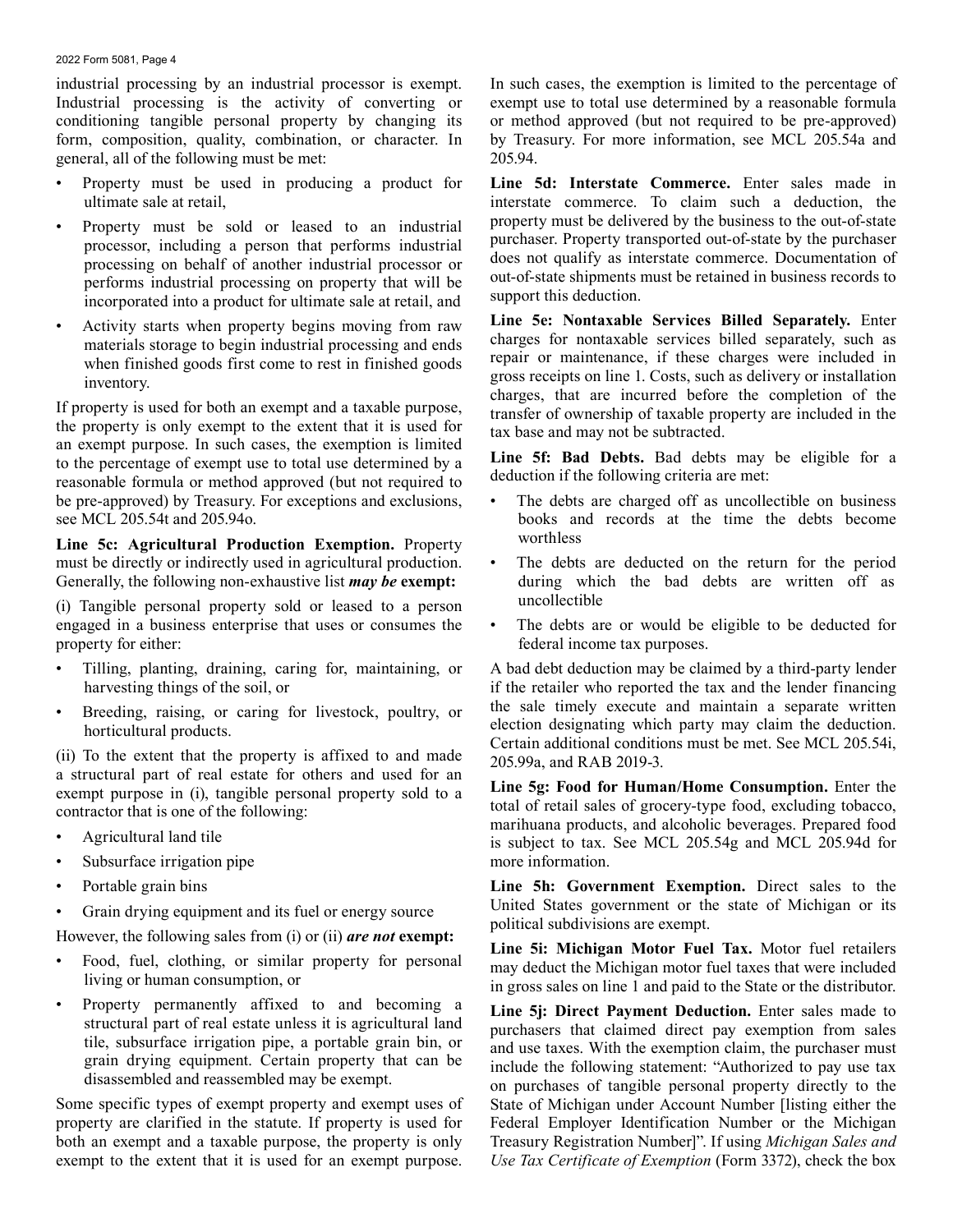in Section 3 for "Other" and include the above statement as first \$10,000 of sales for fundraising purposes. the explanation. MCL 205.98. Separately, veterans organizations exempt under IRC

**Line 5k: Other Exemptions and/or Deductions.** Identify exemptions or deductions not covered in items 5a through 5j on this line. Examples of exemptions or deductions are:

- **Trade in deduction.** When the trade-in value of a motor vehicle is less than the Michigan trade-in allowance, use the trade-in value for the allowable deduction. When the trade-in value of a motor vehicle is equal to or greater than the Michigan trade-in allowance, use the Michigan trade-in allowance amount for the allowable deduction. Trade-ins of RVs and watercraft are not subject to limitation. Visit the Sales and Use Taxes FAQ page at **[michigan.gov/taxes](https://michigan.gov/taxes)** for trade-in limits. **Taxes paid to Secretary of State are not reported here.** Instead, they are reported on the *Vehicle Dealer Supplemental Schedule* (Form 5086, e-file only).
- Credit for the core charge attributable to a recycling fee, deposit, or disposal fee for a motor vehicle or recreational vehicle part or battery if the recycling fee, deposit, or disposal fee is separately stated on the invoice, bill of sale, or similar document given to the purchaser.
- Direct sales, not for resale, to certain nonprofit agencies, churches, schools, hospitals, and homes for the care of children and the aged, to the extent the property is used to carry out the nonprofit purpose of the organization. For sales to certain nonprofit agencies, the exemption is limited based on the sales price of property used to raise funds or obtain resources. All sales must be paid for directly from the funds of the exempt organization to qualify.
- Assessments imposed under the Convention and Tourism Act, the Convention Facility Development Act, the Regional Tourism Marketing Act, or the Community Convention or Tourism Marketing Act. Hotels and motels may deduct the assessments included in gross sales and rentals if use tax on the assessments was not charged to the customers.
- Credits allowed to customers for sales tax originally paid on merchandise voluntarily returned, provided the return is made within the time period for returns stated in the taxpayer's refund policy or 180 days after the initial sale, whichever is earlier. Repossessions are not allowable deductions.
- Sales to contractors of materials which will become part of a finished structure for a qualified exempt nonprofit hospital, qualified exempt nonprofit housing entity or church sanctuary, or materials to be affixed to and made a structural part of real estate located in another state. The purchaser will provide a *Michigan Sales and Use Tax Contractor Eligibility Statement* (Form 3520). See RAB 2016-18.
- Vehicle sales to non-reciprocal states for which no tax was paid to Secretary of State.
- Qualified nonprofit organizations with aggregate sales in the calendar year of less than \$25,000 may exempt the

 $501(c)(19)$  may exempt sales for the purpose of raising funds for the benefit of an active duty service member or veteran, up to \$25,000 per event.

**Line 5l: Tax Included in Gross Sales.** Complete this line **only** if you reported sales on lines 1 through 4 with the tax included and you collected tax that was not separately stated from your customers (you used the Tax in Gross Sales Method—see above line 1). If these conditions apply, all tax will be deducted on this line so that line 7, "Gross tax due", calculates correctly. Subtract lines 5a through 5k from line 4, then divide the difference by 17.6667. Enter the result on line 5l.

**Example:** Joe sells t-shirts for \$9.43 each and collects sales tax from customers. Therefore, he generally collects \$10 (\$9.43 + 0.57 tax) from each customer. Joe chose to not separately state the tax to his customers. Ten t-shirts were sold during the year. One of those t-shirts was sold to someone who would resell the t-shirt and who provided an exemption claim; therefore, that sale was not subject to sales tax and Joe collected just \$9.43.

Option 1: Joe reports his total sales on line 1 and 4 without the tax included; therefore, he leaves line 5l blank. Joe's return is completed (in part) as follows:

\*Line  $1 = 10$  shirts  $\omega$  \$9.43

| Line: | Amount: |
|-------|---------|
| 1     | 94.30*  |
| 4     | 94.30   |
| 5a    | 9.43    |
| 51    |         |
| 5m    | 9.43    |
| 6     | 84.87   |
| 7     | 5.09    |
| 8     | 0.04    |
| q     | 5.13    |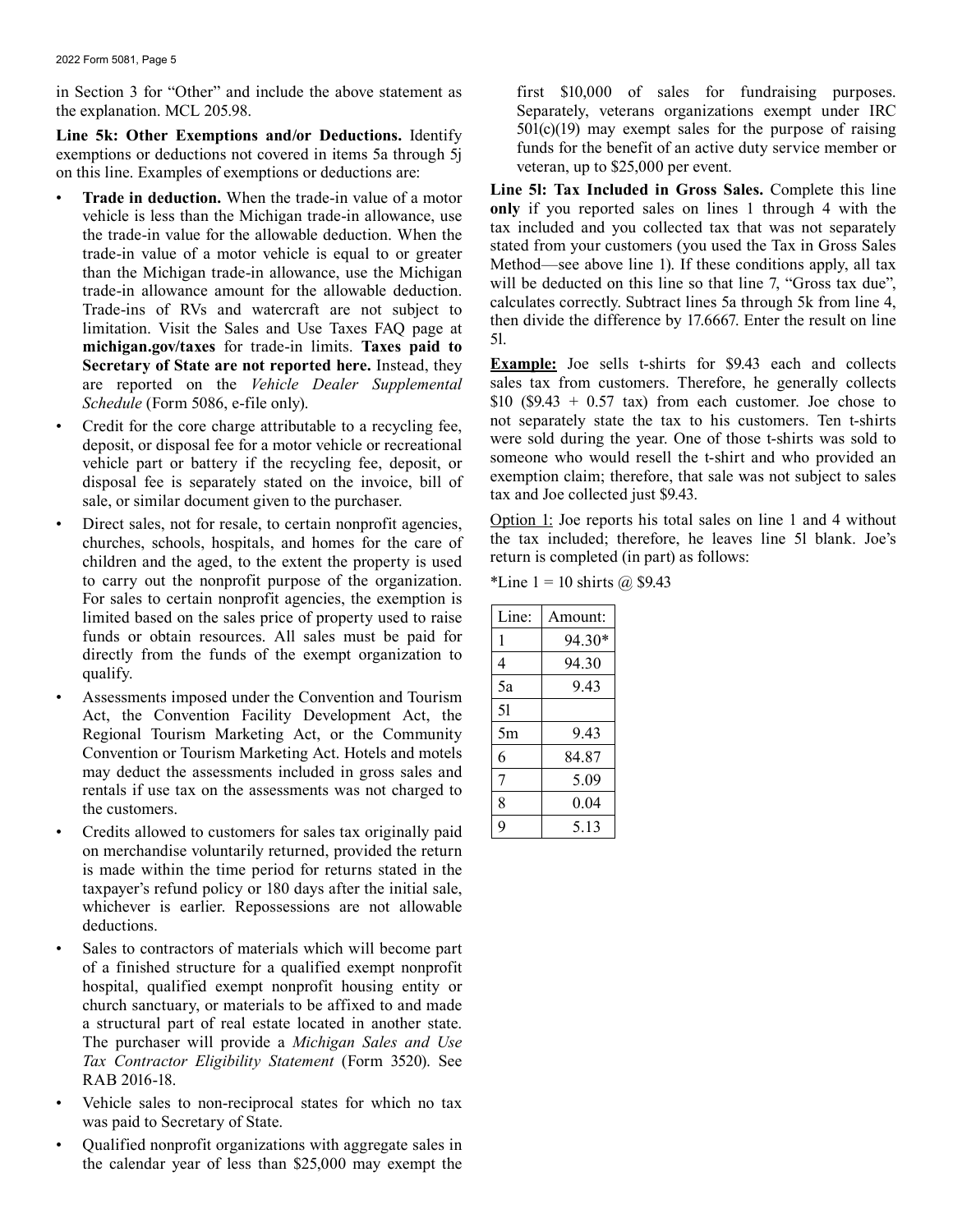Option 2: Joe reports his total sales on line 1 and 4 with the tax included; **therefore, he is using the TIGS method and needs to remove the tax from his tax base using line 5l.**  Joe's return is completed (in part) as follows:

\*\* Line 1 = (9 shirts @  $$10.00$ ) + (1 shirt @ \$9.43)

| Line: | Amount: |
|-------|---------|
| 1     | 99.43** |
| 4     | 99.43   |
| 5a    | 9.43    |
| 51    | 5.09    |
| 5m    | 14.52   |
| 6     | 84.91   |
| 7     | 5.09    |
| 8     | 0.04    |
| q     | 5.13    |

**Line 8:** If more tax was collected than the amount on line 7, enter the difference. This line is used to report differences due to the rounding of numerous transactions. In addition, tax over-collected by a seller is required by law to paid to Treasury, unless refunded to the customer(s), and must be reported here.

#### **Line 10: Total Discount Allowed for Timely Payments.**

- **Annual filers**: Enter \$72 if the tax due on line 9 is \$108 or more. If tax due is less than \$108, calculate the discount by multiplying line 9 by 2/3 (0.6667).
- **Accelerated/Monthly/Quarterly filers:** Enter total discounts allowed for the year.

**Line 12:** Enter total payments plus credits from *2022 Fuel Supplier and Wholesaler Prepaid Sales Tax Schedule*  (Form 5083), *2022 Fuel Retailer Supplemental Schedule*  (Form 5085), and *2022 Vehicle Dealer Supplemental Schedule* (Form 5086), if applicable, made for the current tax year.

**Note:** all prepaid sales tax schedules are e-file only.

## **PART 2: USE TAX ON ITEMS PURCHASED FOR BUSINESS OR PERSONAL USE**

**Line 13:** Unless a specific exemption applies enter purchases for which no sales or use tax was paid, including property withdrawn for business or personal use. See Michigan Use Tax Act, 1937 PA 94, for information on various exemptions. For questions contact Michigan Department of Treasury at 517-636-4357. For Manufacturer/Contractors, alternative measures of the use tax base should be reported (see MCL  $205.93a(1)(f)$  and (g) and RAB 2016-24 for more information). For all other taxpayers, report the "purchase price" as defined in MCL 205.92(f).

## **PART 3: WITHHOLDING TAX**

**Line 17:** Enter the number of your W-2 and 1099 statements. Do not attach copies of W-2s, 1099s, or any other information returns to this return. Instead, see *Michigan Income Tax Withholding Guide* (Form 446[\), to report that information](https://mto.treasury.michigan.gov).

Line 18: Enter the total Michigan income tax withheld for the return year.

**Line 19:** Enter the total Michigan income tax withholding previously paid for the return year. (Do not include penalty and interest.)

## **PART 4: SUMMARY**

**Line 24:** Enter the amount of overpayment from line 22 to be refunded. Refunds will not be made in amounts of less than \$1.

Line 25: If line 21 (tax paid) is less than line 20 (tax due), enter the additional tax due. Pay any amount greater than or equal to \$1.

**Line 28: Total Payment Due.** Add lines 25, 26 and 27. Make check payable to **"State of Michigan."** Write the **account number, "SUW Annual"** and **the tax year** on the check. Do not pay if the amount due is less than \$1.

## **How to Compute Penalty and Interest**

If the return is filed after February 28 and no tax is due, compute penalty at \$10 per day up to a maximum of \$400. If the return is filed with additional tax due, include penalty and interest with the payment. Penalty is 5% of the tax due and increases by an additional 5% per month or fraction thereof, after the second month, to a maximum of 25%. Interest is charged daily using the average prime rate, plus 1 percent.

Refer to **<www.michigan.gov/taxes>** for current interest rate information or help in calculating late payment fees.

## **PART 5: SIGNATURE**

**REMINDER:** Taxpayers must sign and date returns. Preparers must provide a Preparer Taxpayer Identification Number (PTIN), FEIN or Social Security Number (SSN), as well as a business name, business address and phone number.

## **Annual Return Reporting**

Taxpayers are encouraged to file electronically using Michigan Treasury Online (MTO) or tax preparation software. Visit **[mto.treasury.michigan.gov](https://mto.treasury.michigan.gov)** for more information. Taxpayers with 250 or more employees must file their withholding return electronically. Do not include wage statements with your mailed annual return.

## **1099 and Wage Statement Reporting**

**Overview.** "Wage statements" as used in this guide means Form W-2 or W-2 C. "Information returns" include Forms W-2, W-2 C, W-2G, 1099-R, 1099-MISC, and 1099-NEC.

**W-2s.** Employers required by federal law to file Form W-2, Wage and Tax Statement, must provide a copy to the State of Michigan if the Form W-2 is issued to a Michigan resident employee, to report work performed in Michigan, or to report Michigan income tax withheld. For more about federal requirements, see **<www.irs.gov>**, including Publication 15 *(Circular E), Employer's Tax Guide.*